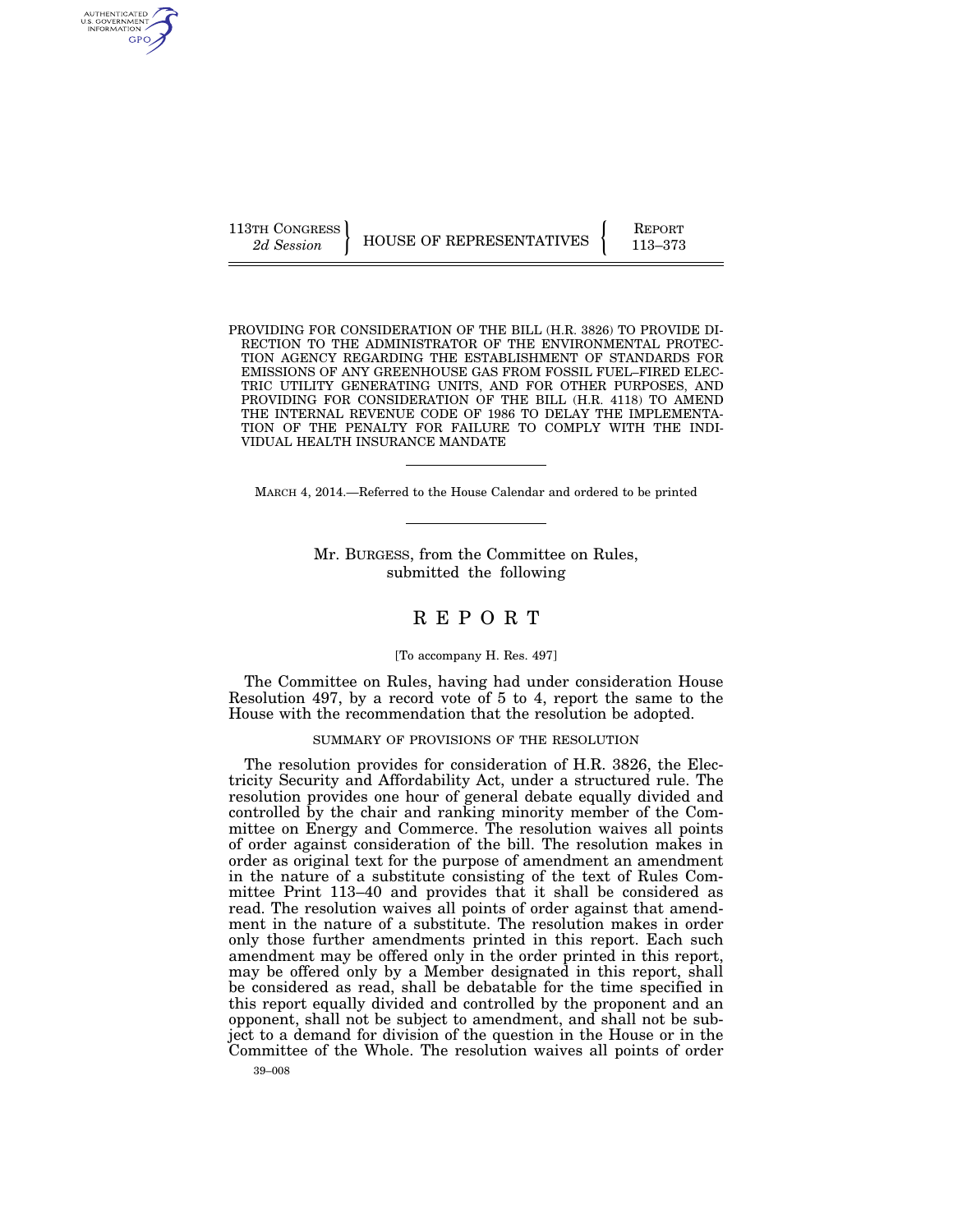against the amendments printed in this report. The resolution provides one motion to recommit with or without instructions.

Section 2 of the resolution provides for consideration of H.R. 4118, the Suspending the Individual Mandate Penalty Law Equals Fairness Act, under a closed rule. The resolution provides one hour of debate equally divided and controlled by the chair and ranking minority member of the Committee on Ways and Means. The resolution waives all points of order against consideration of the bill. The resolution provides that the bill shall be considered as read. The resolution waives all points of order against provisions in the bill. The resolution provides one motion to recommit.

#### EXPLANATION OF WAIVERS

Although the resolution waives all points of order against consideration of H.R. 3826, the Committee is not aware of any points of order. The waiver is prophylactic in nature.

Although the resolution waives all points of order against the amendment in the nature of a substitute made in order as original text, the Committee is not aware of any points of order. The waiver is prophylactic in nature.

Although the resolution waives all points of order against the amendments printed in this report, the Committee is not aware of any points of order. The waiver is prophylactic in nature.

The waiver of all points of order against consideration of H.R. 4118 includes a waiver of section 311 of the Congressional Budget Act of 1974, which prohibits consideration of legislation that would cause revenues to be less than the level of total revenues for the first fiscal year or for the total of that first fiscal year and the ensuing fiscal years for which allocations are provided.

Although the resolution waives all points of order against provisions in H.R. 4118, the Committee is not aware of any points of order. The waiver is prophylactic in nature.

#### COMMITTEE VOTES

The results of each record vote on an amendment or motion to report, together with the names of those voting for and against, are printed below:

#### *Rules Committee record vote No. 112*

Motion by Ms. Slaughter to report open rules for H.R. 3826 and H.R. 4118. Defeated: 4–5.

| <b>Maiority Members</b> | Vote                            | <b>Minority Members</b> | Vote                     |
|-------------------------|---------------------------------|-------------------------|--------------------------|
|                         | Nav<br>Nav<br>Nav<br>Nav<br>Nav |                         | Yea<br>Yea<br>Yea<br>Yea |
|                         |                                 |                         |                          |

#### *Rules Committee record vote No. 113*

Motion by Mr. Woodall to report the rule. Adopted: 5–4.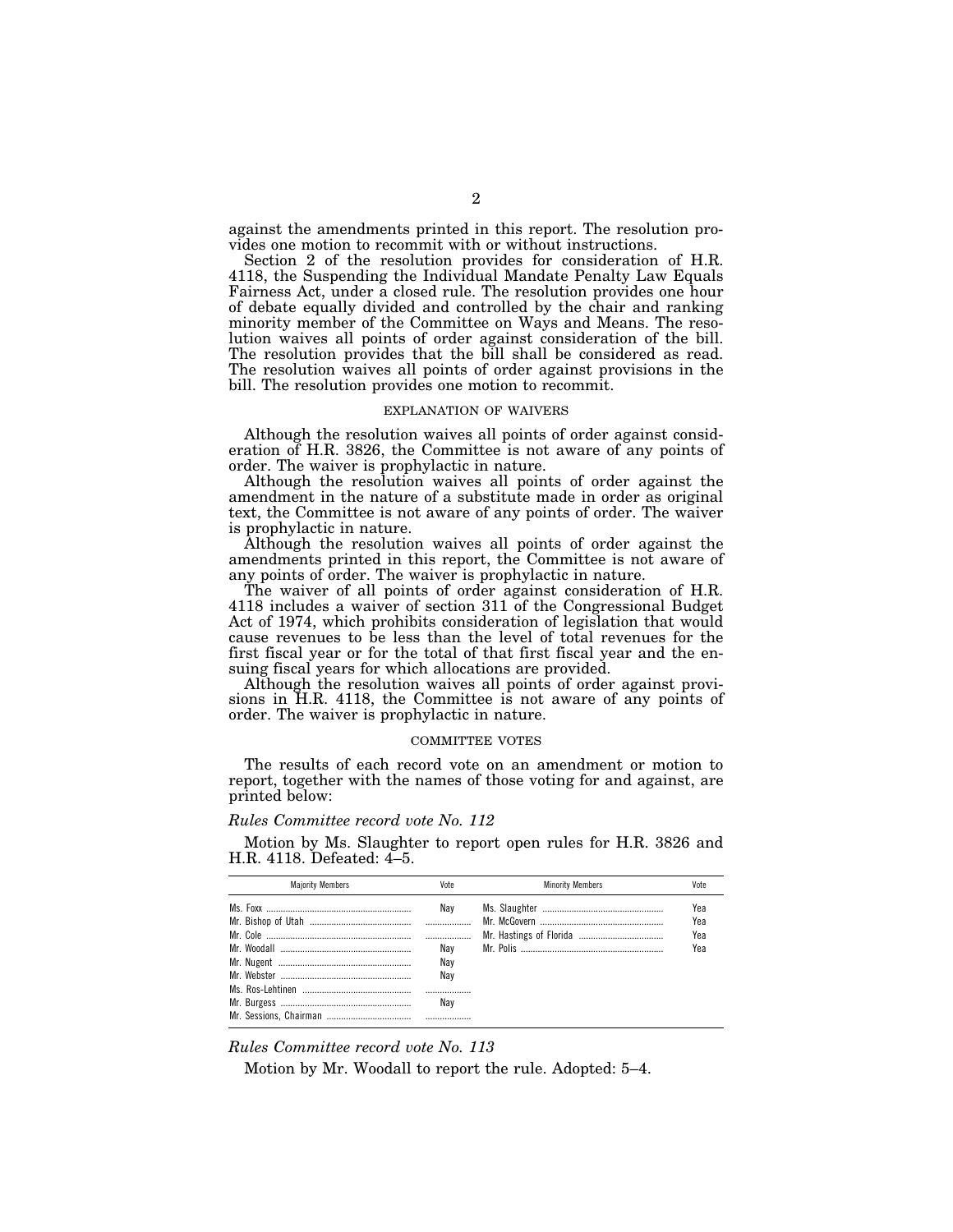| <b>Maiority Members</b> | Vote | <b>Minority Members</b> | Vote |
|-------------------------|------|-------------------------|------|
|                         | Yea  |                         | Nav  |
|                         |      |                         | Nav  |
|                         |      |                         | Nav  |
|                         | Yea  |                         | Nav  |
|                         | Yea  |                         |      |
|                         | Yea  |                         |      |
|                         |      |                         |      |
|                         | Yea  |                         |      |
|                         |      |                         |      |

3

#### SUMMARY OF THE AMENDMENTS TO H.R. 3826 MADE IN ORDER

1. Smith, Lamar (TX), Schweikert (AZ): Requires the Administrator to apply the specific criteria, under the bill, for setting a standard based on the best system of emission reduction for new sources within the coal category, when setting a standard for any fossil fuel category. (10 minutes)

2. Capps (CA), McNerney (CA): Allows the EPA to consider all pollution control technologies being used in the United States or elsewhere when setting new power plant emission standards. (10 minutes)

3. Capito (WV): Clarifies that the bill does not preclude a performance standard that is based on a technology developed in a foreign country, as long as that technology has been demonstrated to be achievable at a power plant in the United States. (10 minutes)

4. McKinley (WV): Requires the EPA when submitting their report to Congress to consult with the Energy Information Administration; Comptroller General; National Energy Technology Laboratory; and the National Institute for Standards and Technology. (10 minutes)

5. McKinley (WV): When reporting to the Congress, the amendment will, additionally, require the EPA to look at the economic impact of such rule or guidelines, including the potential effects on: require capital investments and projected costs for operation and maintenance of new equipment required to be installed; and the global competitiveness of the United States. (10 minutes)

6. Schakowsky (IL), Lowenthal (CA): Accepts the scientific finding of the EPA that greenhouse gas pollution is ''contributing to long-lasting changes in our climate that can have a range of negative effects.'' (10 minutes)

7. Latta (OH): Clarifies that the definition of ''demonstration project'' refers to projects that are receiving federal government funding or financial assistance. (10 minutes)

8. Waxman (CA): Provides that the bill takes effect when the Administrator of the EIA certifies that another Federal program, other than one under section 111 of the Clean Air Act, will reduce carbon pollution in at least equivalent quantities, with similar timing and from the same sources as the reductions required under the rules and guidelines nullified by section 4. (10 minutes)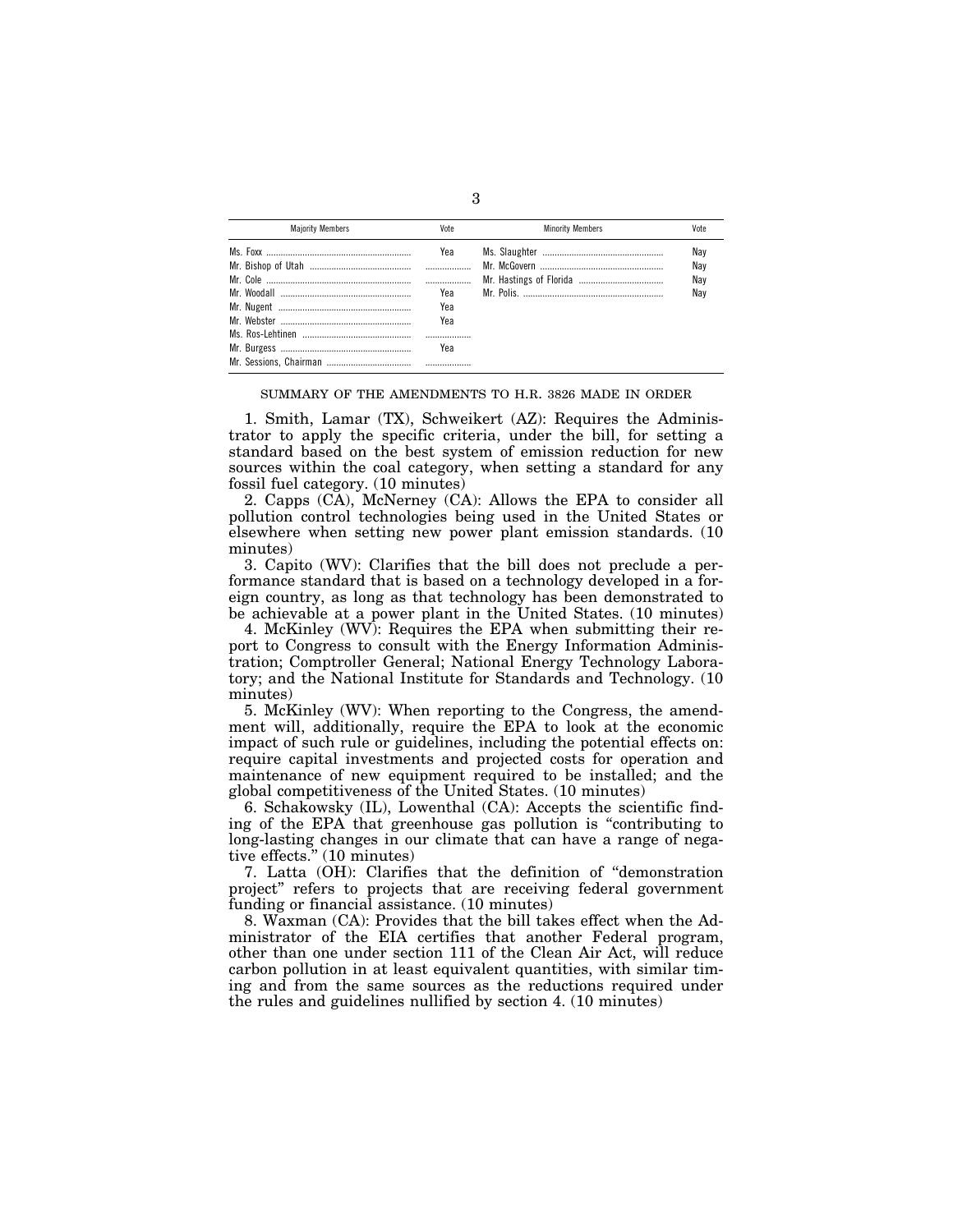### TEXT OF AMENDMENTS TO H.R. 3826 MADE IN ORDER

### 1. AN AMENDMENT TO BE OFFERED BY REPRESENTATIVE SMITH OF TEXAS OR HIS DESIGNEE, DEBATABLE FOR 10 MINUTES

Page 2, lines 7 to 8, strike "within the coal category" and insert ''within a fossil-fuel category''.

# 2. AN AMENDMENT TO BE OFFERED BY REPRESENTATIVE CAPPS OF CALIFORNIA OR HER DESIGNEE, DEBATABLE FOR 10 MINUTES

In section  $2(b)(2)(A)(i)$ , insert "or elsewhere" after "in the United States''.

In section  $2(c)(2)(A)(i)$ , insert "or elsewhere" after "in the United States''.

3. AN AMENDMENT TO BE OFFERED BY REPRESENTATIVE CAPITO OF WEST VIRGINIA OR HER DESIGNEE, DEBATABLE FOR 10 MINUTES

At the end of section 2, add the following:

(d) TECHNOLOGIES.—Nothing in this section shall be construed to preclude the issuance, implementation, or enforcement of a standard of performance that—

 $(1)$  is based on the use of one or more technologies that are developed in a foreign country, but has been demonstrated to be achievable at fossil fuel-fired electric utility generating units in the United States; and

(2) meets the requirements of subsection (b) and (c), as applicable.

4. AN AMENDMENT TO BE OFFERED BY REPRESENTATIVE MCKINLEY OF WEST VIRGINIA OR HIS DESIGNEE, DEBATABLE FOR 10 MINUTES

At the end of section 3, add the following new subsection:

(d) CONSULTATION.—In carrying out subsection (c), the Administrator of the Environmental Protection Agency shall consult with the Administrator of the Energy Information Administration, the Comptroller General of the United States, the Director of the National Energy Technology Laboratory, and the Under Secretary of Commerce for Standards and Technology.

5. AN AMENDMENT TO BE OFFERED BY REPRESENTATIVE MCKINLEY OF WEST VIRGINIA OR HIS DESIGNEE, DEBATABLE FOR 10 MINUTES

Page 5, line 17, strike "; and" and insert a semicolon.

Page 5, line 19, strike "States." and insert "States;".1

Page 5, after line 19, insert the following:

(C) required capital investments and projected costs for operation and maintenance of new equipment required to be installed; and

(D) the global economic competitiveness of the United States.